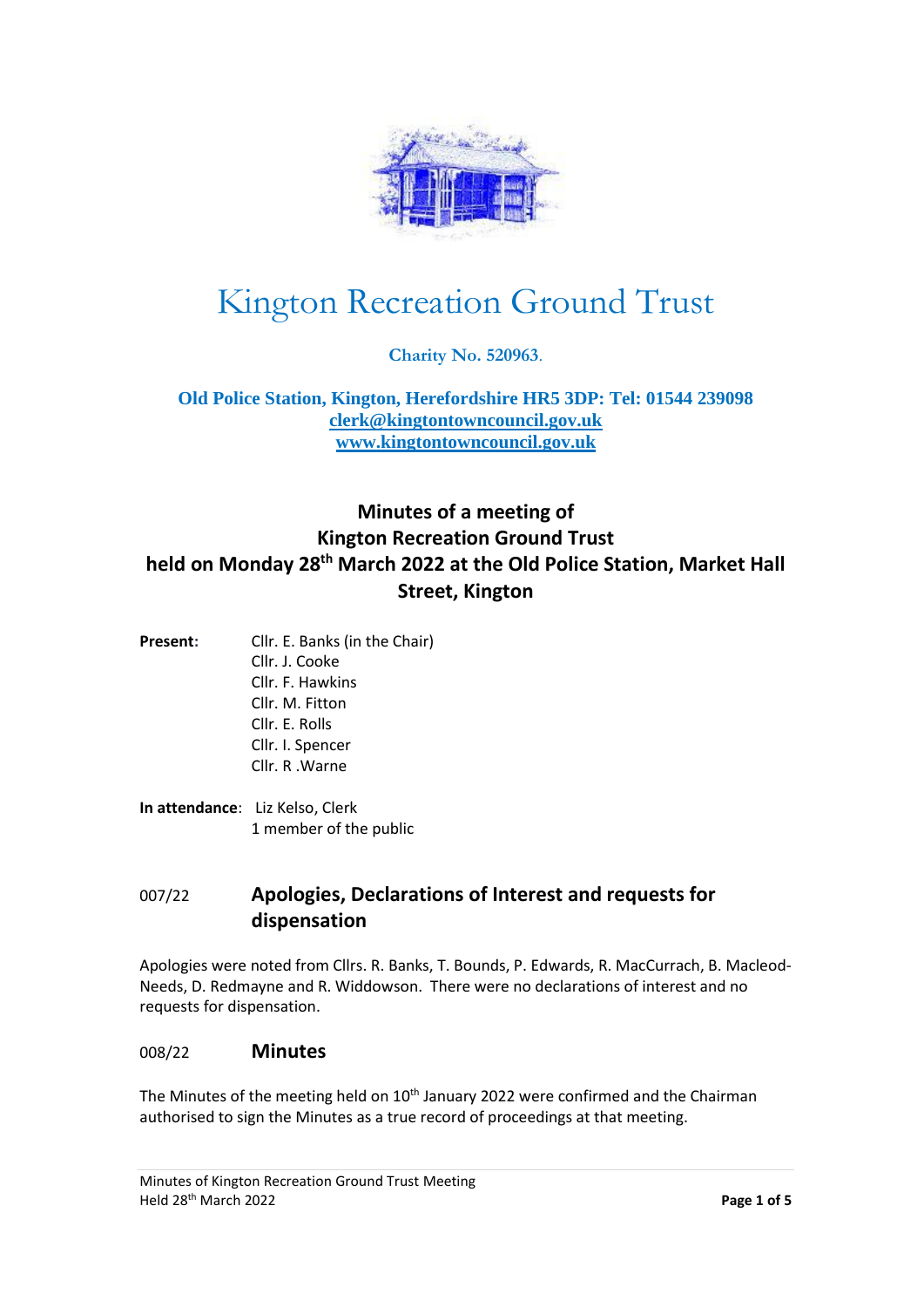#### 009/22 **Clerk's Report**

There were no matters to report other than those addressed under separate agenda items.

#### 010/22 **Outdoor Gym Equipment**

The suppliers for this equipment are aiming for an installation starting 25<sup>th</sup> April but the siting of the equipment needs confirmation as it cannot go too close to the zip wire. It was agreed that the Recreation Ground Management Group would meet with the contractor/supplier to confirm the location and layout of the agreed equipment.

Members also noted that instructions on the use of the equipment can be downloaded from the suppliers website so a link will be provided on the Town Council website.

#### 011/22 **Covid Memorial Bench**

Members noted that following the successful completion of the covid bench for the Churchyard, work on the the bench for the Recreation Ground is to begin.

#### 012/22 **Memorial Benches within the Recreation Ground**

There having been an increase in the number of requests for a memorial bench to be installed in the Recreation Ground by local residents, the attached policy on memorial benches was considered and discussed. It was agreed that subject to two minor amendments regarding damaged benches and the right of the Trust/Town Council to remove benches deemed unsafe, that the attached policy document be adopted by the Trust.

## 013/22 **Cricket Club Correspondence**

Members noted a request from the Cricket Club with regard to proposed internal alterations to the pavilion to facilitate women's cricket and had no objections to the proposals, subject to clarification of the work required. It was agreed that Cllrs. E. Banks, E. Rolls, R. Warne and the Clerk be authorised to meet with the Cricket Club to discuss the matter further with a view to bringing this back to the Trust for discussion at a later date.

A request for consideration of an extension to the cricket club lease was also noted and it was agreed that the group would be authorised to discuss this with the Cricket Club at the same time. In the meantime the Clerk would obtain quotations for the likely work involved in extending the current lease agreement.

#### 014/22 **Next Meeting**

The next meeting will take place on Monday 9<sup>th</sup> May 2022. A request was made for the Crooked Well triangle to be included on the agenda.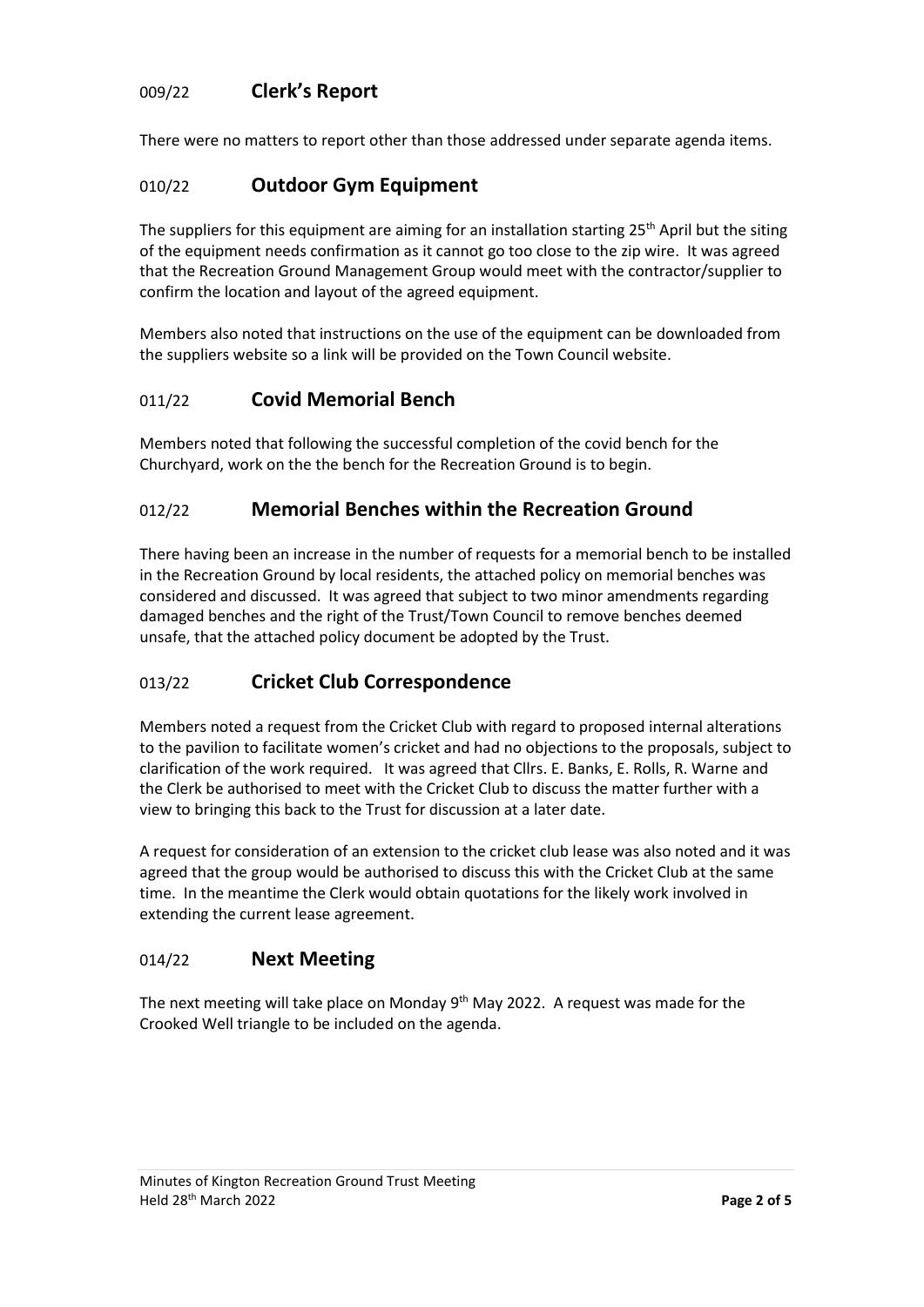# 015/22 **Exclusion of the Public**

It was resolved that members of the press and public be excluded from the next agenda item on the grounds that the subject under discussion would be likely to include information of a personal nature.

## 016/22 **Requests for memorial bench consideration**

Members noted the request from two families for a memorial bench for each of their relatives. After due consideration, it was agreed to reluctantly reject both requests in accordance with the agreed policy on memorial benches.

There being no further business, the meeting was declared closed.

Chair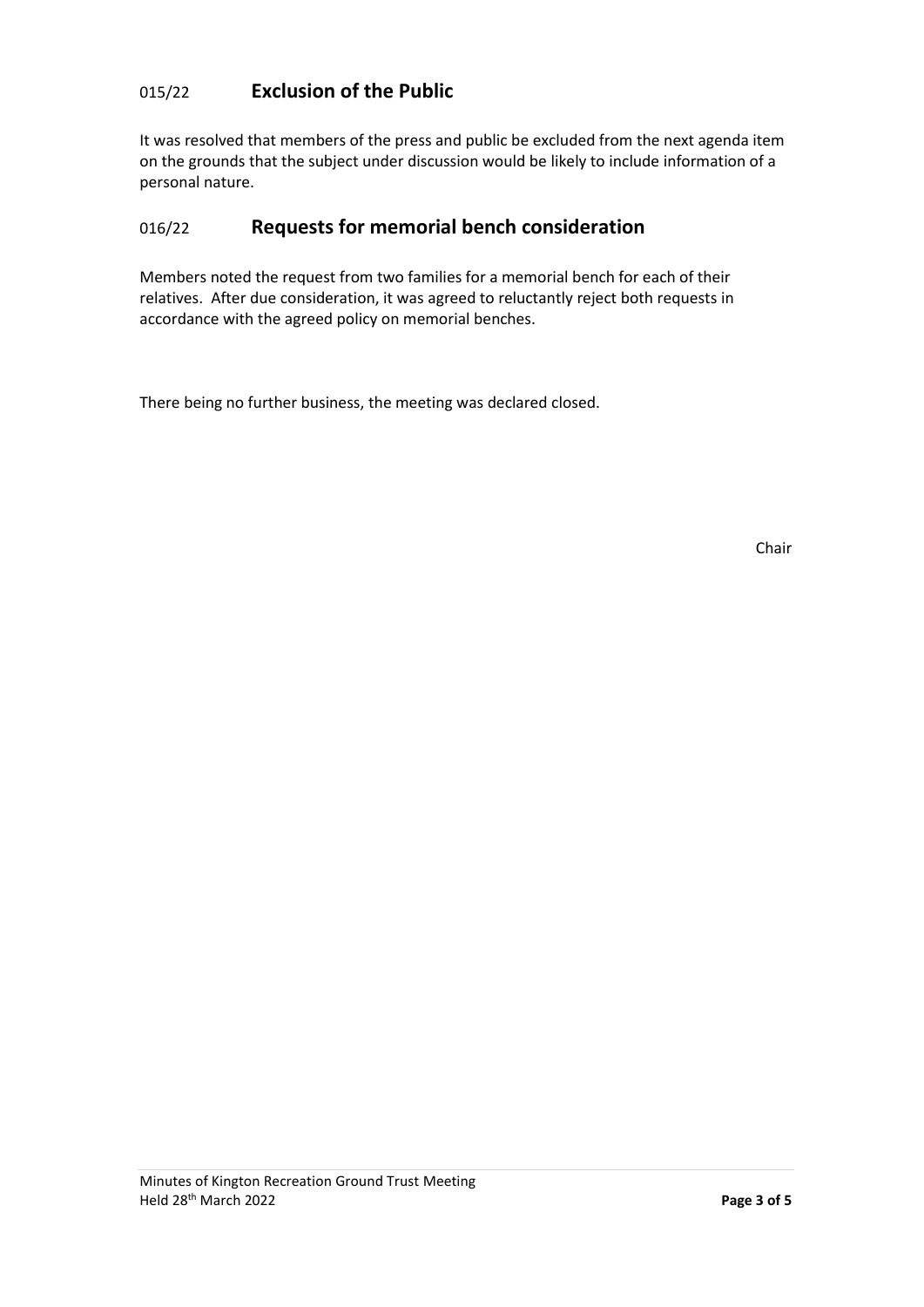## **MEMORIAL BENCH POLICY**

#### **BACKGROUND**

From time-to-time residents have approached the Town Council and Recreation Ground Trust requesting to add a memorial bench or plaque to commemorate a loved one who has enjoyed the Recreation Ground during their lifetime. This policy aims to address how those requests are handled.

#### **POLICY**

After considerable thought, the Recreation Ground Trust is not minded to allow memorial benches, trees or plaques in the Recreation Ground. The number of requests is such that there would be a very great number of memorials if all were permitted. Instead, a single bench has been commissioned, in part in response to the Covid pandemic, where everyone can sit in quiet contemplation of those they have lost whether through covid or any other cause or at any time.

The Trust reserves the right to review this in exceptional circumstances and may permit a memorial where the individual concerned has made an exceptional contribution to the Town; such decision to be made by the Recreation Ground Trust at the sole discretion of the Trust.

The following policy is to cover those circumstances where a memorial has been agreed by the Trust.

#### **1. Benches**

- The type, size, structure and location of the bench will be agreed between the family and the Recreation Ground Trust and must be:
	- o Appropriate for the setting in terms of materials used, colour, and visual appearance
	- o Appropriate for use in a public setting, i.e. robust and safe for public use
	- o Placed in a suitable location which does not impact on other users or uses of the Recreation Ground and will not hinder routine maintenance such as grass cutting or potentially increase the risk of anti social behaviour from those using the bench.
- All costs associated with the purchase and installation of the bench will be agreed with the family and must be paid before any orders are placed.
- The Town Council/Recreation Ground Trust will purchase and arrange for the installation of the bench to ensure appropriate health and safety measures are followed and that the bench can be included in the relevant insurances of the Town Council/Recreation Ground Trust.
- Any memorial plaque must be agreed by the Town Council/Recreation Ground Trust, including any wording, materials used and size.
- Families are reminded that the Recreation Ground is a well-used facility by people of all ages and for a number of events and activities. Occasionally this may result in